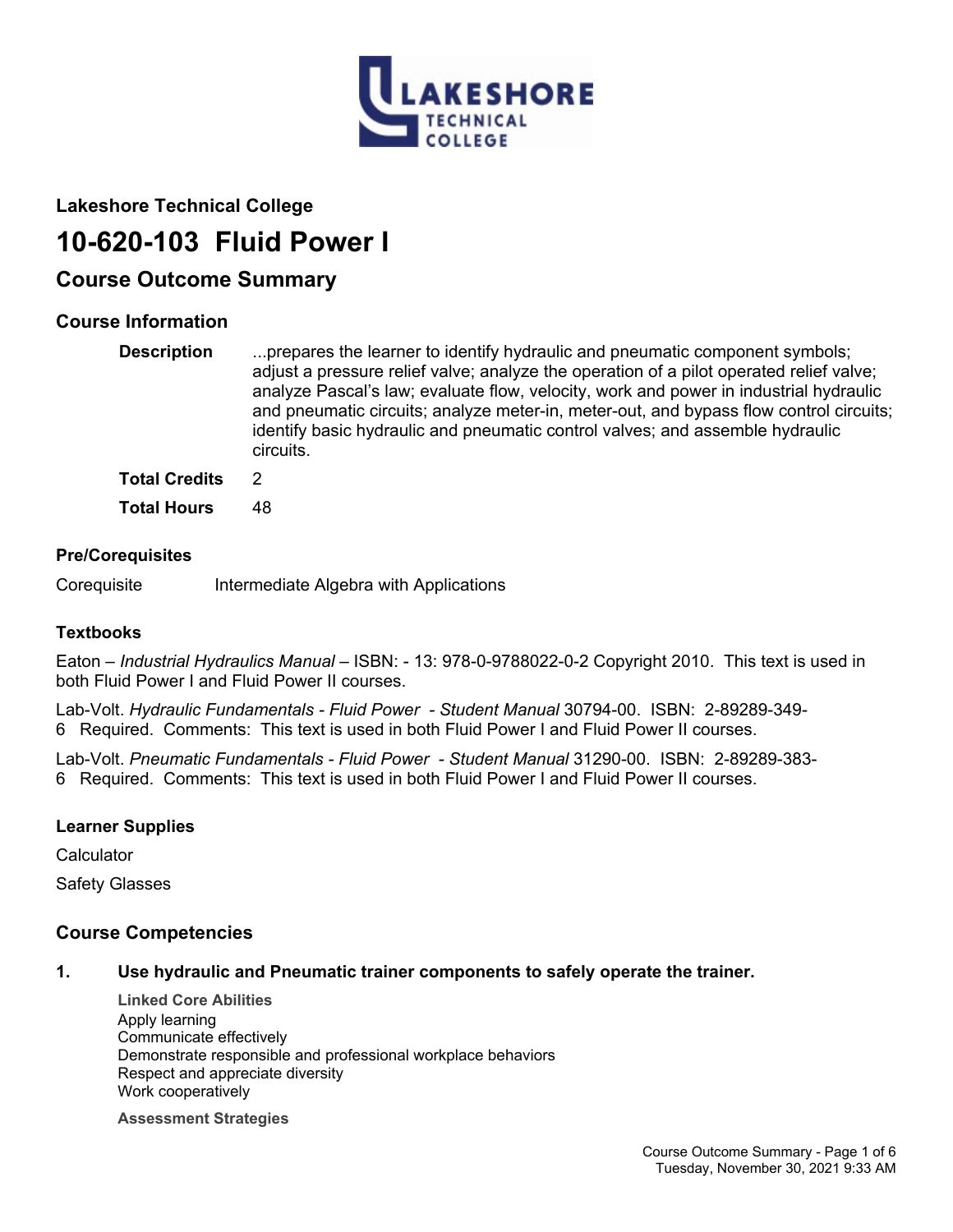#### 1.1. Performance

#### 1.2. Written Objective Test

#### **Criteria**

1.1. Able to identify components of the Fluid Power Trainer

#### **Learning Objectives**

- 1.a. Review safety rules to follow when using the Lab-Volt Hydraulics Trainer
- 1.b. Identify the various system components on the trainer
- 1.c. Identify the power unit components on the trainer
- 1.d. Measure the pressure setting of the power unit relief valve

#### **2. Identify hydraulic and pneumatic components and symbols.**

**Linked Core Abilities**

Apply learning

Demonstrate responsible and professional workplace behaviors

#### **Learning Objectives**

- 2.a. Identify industry standardized colors to correct function
- 2.b. Identify components on trainer from a graphic diagram.
- 
- 2.c. Draw individual Hydraulic and Pneumatic component symbols from a word description<br>2.d. Construct an operating hydraulic and Pneumatic system from a graphic diagram of the 2.d. Construct an operating hydraulic and Pneumatic system from a graphic diagram of the circuit
- 2.e. Define terms associated with pneumatic pressure, such as: absolute pressure scale, bourdon tube, plunger gage, gage pressure scale, Hg. manometer, PSI, PSIA, PSIG, and vacuum
- 2.f. Define terms associated with fluid power, such as: critical velocity, free air, intensifier, relative humidity, SCFM, work, power, pressure, area and force

#### **3. Adjust pressure relief valve to specified pressure**

**Linked Core Abilities** Apply learning Communicate effectively Demonstrate responsible and professional workplace behaviors Respect and appreciate diversity Work cooperatively

**Learning Objectives**

- 3.a. Explain the operation of a pressure relief valve
- 3.b. Establish the flow path in a circuit using a pressure relief valve
- 3.c. Construct and operate a circuit using a pressure relief valve or regulator
- 3.d. Explain how pressure is measured
- 3.e. Identify the various units of pressure measurement

#### **4. Analyze the operation of a pilot operated relief valve**

**Linked Core Abilities** Apply learning Communicate effectively Demonstrate responsible and professional workplace behaviors Respect and appreciate diversity Work cooperatively

**Learning Objectives**

- 4.a. Advise the flow through a pilot operated relief valve during different modes of operation<br>4.b. Identify the three ports on a relief valve
- Identify the three ports on a relief valve
- 4.c. Add the structure and operation of a simple relief valve
- 4.d. Describe the structure and operation of a pilot-operated relief valve

#### **5. Analyze the characteristics associated with Pascal's law**

**Linked Core Abilities** Apply learning Demonstrate critical thinking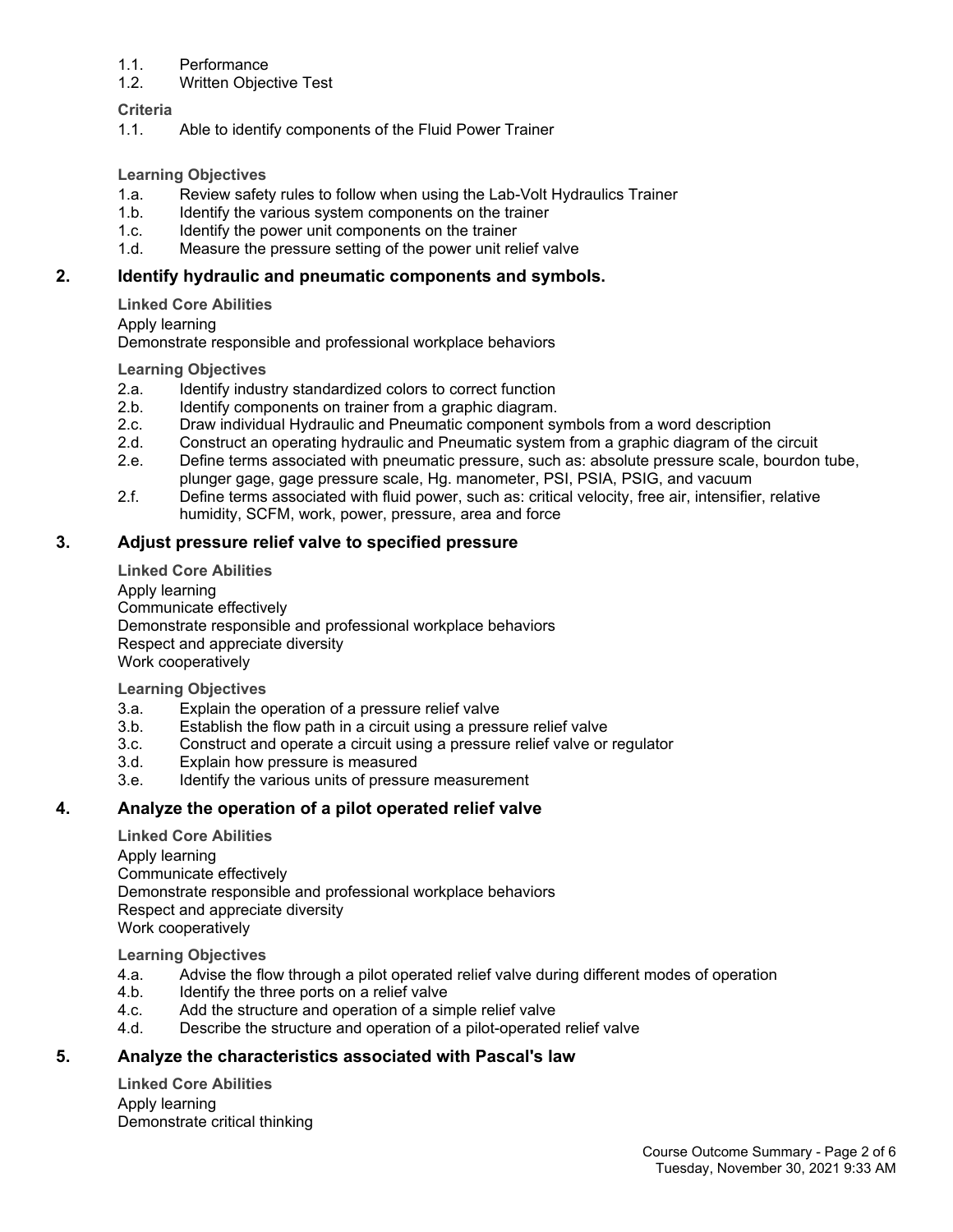Use mathematics effectively

**Learning Objectives**

- 5.a. Calculate pressure, force, and area for various conditions
- 5.b. Calculate the maximum load a cylinder can move during extension and retraction
- 5.c. Verifiy the formula  $F = P \times A$  using a cylinder and a load spring
- 5.d. Discover what happens to a cylinder when equal pressure is applied to each side of its piston
- 5.e. Explain the concept of pressure distribution in a cylinder in equilibrium of forces
- 5.f. Determine the weight of the power unit given the pressure required to lift it

#### **6. Evaluate Flow rate, Velocity, work and power in industrial fluid power circuits**

**Linked Core Abilities** Apply learning Demonstrate critical thinking Use mathematics effectively

**Learning Objectives**

- 6.a. Evaluate what causes flow in a hydraulic system
- 6.b. Calculate the flow rate need for various specified cylinder velocities
- 6.c. Calculate the velocity of a cylinder at various specified flow rates
- 6.d. Establish the relationship between flow rate and velocity

#### **7. Analyze the following flow control circuits: meter-in, meter-out, and bypass**

**Linked Core Abilities** Apply learning Communicate effectively Demonstrate critical thinking Demonstrate responsible and professional workplace behaviors Respect and appreciate diversity Use mathematics effectively Work cooperatively

**Learning Objectives**

- 7.a. Identify three basic flow control circuits
- 7.b. Identify characteristics associated with a particular basic flow control circuit
- 7.c. List factors that affect flow through an orifice

#### **8. Evaluate the general characteristics, terms, etc., of pressure drop verse flow relationship**

**Linked Core Abilities** Apply learning Communicate effectively Demonstrate critical thinking Demonstrate responsible and professional workplace behaviors Respect and appreciate diversity Use mathematics effectively Work cooperatively

**Learning Objectives**

- 8.a. List four characteristics of poppet valves
- 8.b. Explain the primary function of a flow control valve
- 8.c. Distinguish between fixed and variable orifices
- 8.d. Analyze the function of flow control valves in simple circuits containing cylinders, and directional control valves
- 8.e. Explain the need for quick exhaust valves
- 8.f. sketch a circuit diagram of a quick exhaust valve and explain its operation
- 8.g. Explain the purpose of pneumatic silencer

#### **9. Evaluate the general characteristics, terms, etc., of vacuum generation**

**Linked Core Abilities** Apply learning Demonstrate critical thinking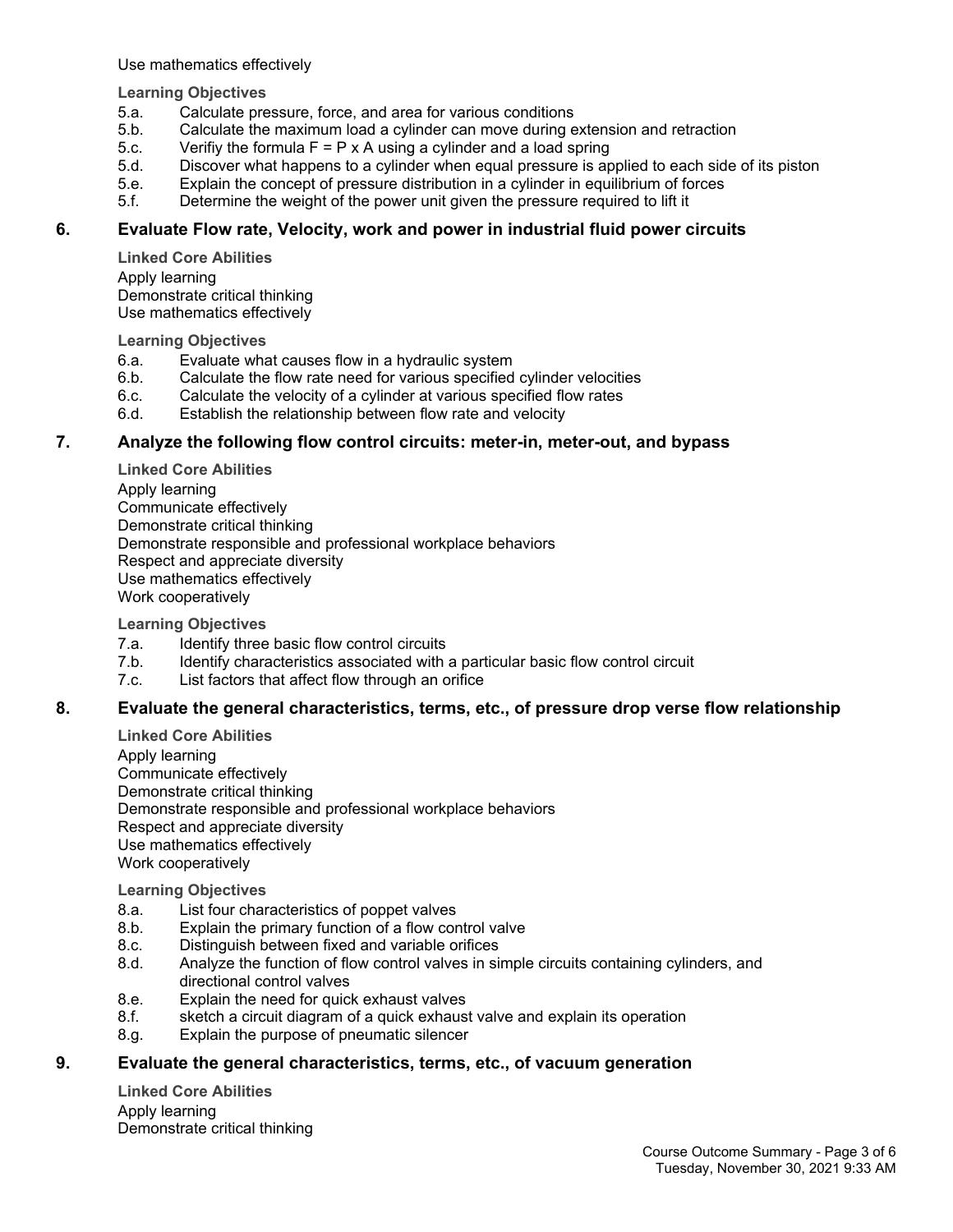Use mathematics effectively

**Learning Objectives**

- 9.a. Explain linear air bearing theory of operation
- 9.b. Identify applications that use linear air bearings
- 9.c. Draw the symbol for a linear air bearing
- 9.d. State Bernoulli's Law
- 9.e. Explain Bernoulli's Law as it pertains to specific practical applications
- 9.f. Define terms associated with Bernoulli's Law, such as: uniform flow, venturi tube, and pressure

#### **10. Evaluate the general characteristics, terms, etc. of hydraulic pumps**

**Linked Core Abilities** Apply learning Communicate effectively Demonstrate critical thinking Demonstrate responsible and professional workplace behaviors Respect and appreciate diversity Use mathematics effectively Work cooperatively

**Learning Objectives**

- 10.a. Explain the difference between positive and non-positive displacement pumps
- 10.b. Describe how pumps are rated
- 10.c. Explain two methods of vane loading used in hydraulic pumps
- 10.d. Use the terms, increasing volume and decreasing volume, to explain the operation of a hydraulic pump
- 10.e. Identify factors that cause pump slippage to increase
- 10.f. Describe how operating pressure and temperature effect volumetric efficiency
- 10.g. Describe the following terms as they relate to hydraulic pumps: cavitation, slippage, case drain, ane pump, gear pump, piston pump, variable volume pump, balanced vane pump, and vane loading
- 10.h. Use manufacturer pump specifications to test a pump in a hydraulic system

#### **11. Evaluate the general characteristics, terms, etc. of hydraulic motors.**

**Linked Core Abilities** Apply learning Communicate effectively Demonstrate critical thinking Demonstrate responsible and professional workplace behaviors Respect and appreciate diversity Use mathematics effectively Work cooperatively

**Learning Objectives**

- 11.a. Explain the advantages of a hydraulic motor over an electric motor
- 11.b. Describe the design and operation of a hydraulic motor
- 11.c. Identify the common types of hydraulic motors used in industrial hydraulic systemsi
- 11.d. List performance factors of hydraulic motors
- 11.e. Calculate the torque and speed of a hydraulic motor
- 11.f. Determine the effect a change in flow rate or pressure has on motor operation
- 11.g. Describe the following terms as they relate to hydraulic motors, cavitation hydrostatic drive, open loop, closed loop, breakaway torque, starting torque and running torque

## **12. Evaluate the general characteristics, terms, etc., of pneumatic motors**

**Linked Core Abilities** Apply learning Communicate effectively Demonstrate critical thinking Demonstrate responsible and professional workplace behaviors Respect and appreciate diversity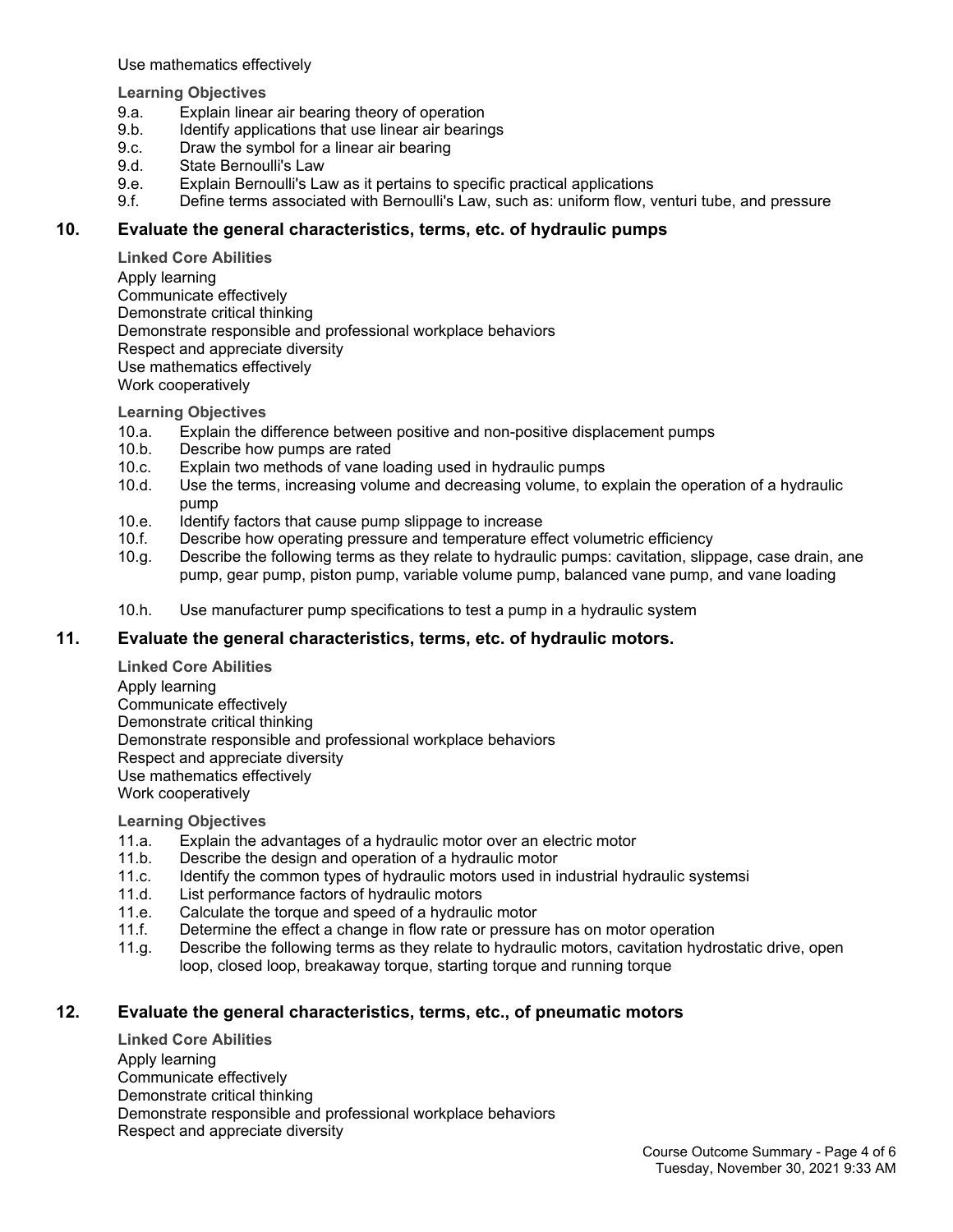Use mathematics effectively Work cooperatively

**Learning Objectives**

- 12.a. Describe the design and operation of a pneumatic motor
- 12.b. Explain the methods of vane loading used on vane type pneumatic motors
- 12.c. Explain the term, torque
- 12.d. Calculate torque for an air motor at a rated horsepower and speed

#### **13. Troubleshoot pneumatic motor applications**

**Linked Core Abilities** Apply learning Communicate effectively Demonstrate critical thinking Demonstrate responsible and professional workplace behaviors Respect and appreciate diversity Use mathematics effectively Work cooperatively

**Learning Objectives**

- 13.a. Interpret manufacture's data sheets
- 13.b. Determine the power, torque and flow rate of a pneumatic motor using the data sheets
- 13.c. Use a tachometer to measure the rotational speed of a pneumatic motor

#### **14. Evaluate the general characteristics, terms, etc. of directional control valves**

**Linked Core Abilities** Apply learning Communicate effectively Demonstrate critical thinking

**Learning Objectives**

- 14.a. Explain various center position configurations that are used in DCV's
- 14.b. Identify ways that directional control valves are operated
- 14.c. Identify the flow paths through a four-way valve in any of its three operating positions
- 14.d. Define the following terms as they relate to directional control valves; open center, closed center, tandem center, manual override, pilot, spool, land, crossover conditions and piggy-back valve

#### **15. Identify three basic kinds of control valves used in hydraulic circuits**

**Linked Core Abilities**

Apply learning

**Learning Objectives**

- 15.a. Identify how to control the direction, force and speed of a cylinder
- 15.b. Describe the effect a change in system pressure or flow rate has on the force exerted by a cylinder
- 15.c. Trace the fluid flow through various valves during particular modes of operation
- 15.d. Identify the three basic kinds of control valves.

#### **16. Evaluate characteristics of directional control valves**

**Linked Core Abilities** Apply learning Communicate effectively Demonstrate critical thinking Demonstrate responsible and professional workplace behaviors Respect and appreciate diversity Use mathematics effectively Work cooperatively

#### **Learning Objectives**

- 16.a. Explain the primary purpose for directional control valves
- 16.b. Describe the operation of normally passing and normally non-passing directional control valves
- 16.c. Explain how directional control valves are classified